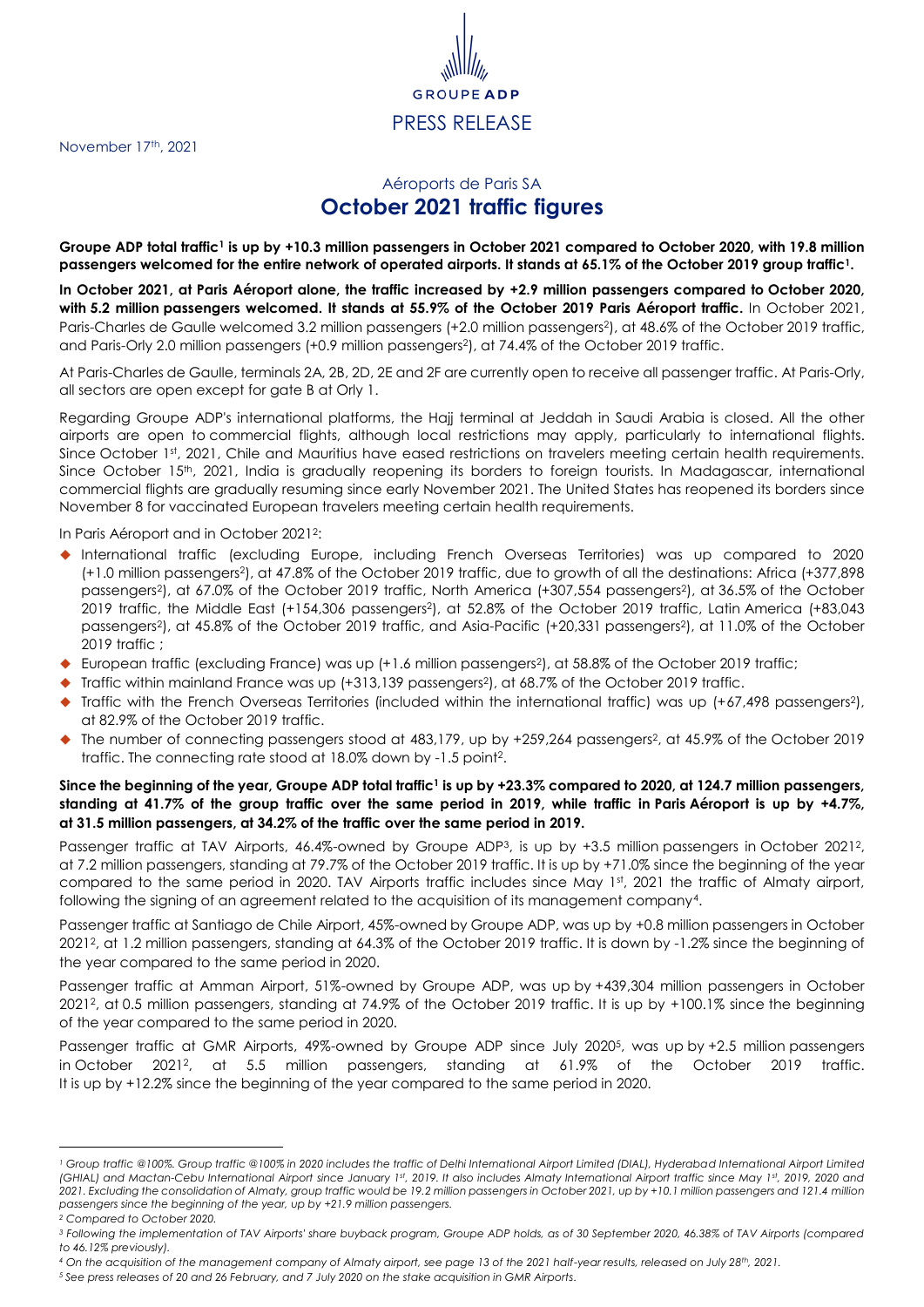| <b>Passengers</b>                 | Oct. 2021 | Change 21/20<br>(in movements) | Jan. - Oct.<br>2021 | % change<br>2021/2020 | Last 12 months | % change<br>2021/2020 |
|-----------------------------------|-----------|--------------------------------|---------------------|-----------------------|----------------|-----------------------|
| Paris-CDG                         | 3,232,062 | +2,016,868                     | 19,357,569          | $-5.5%$               | 21,126,900     | $-33.8%$              |
| Paris-Orly                        | 1,956,076 | +911,769                       | 12,141,610          | $+26.4%$              | 13,334,524     | $-6.0\%$              |
| <b>Total Paris Aéroport</b>       | 5,188,138 | +2,928,637                     | 31,499,179          | $+4.7%$               | 34,461,424     | $-25.3%$              |
| Santiago de Chile                 | 1,205,314 | +816,230                       | 7,184,624           | $-1.2%$               | 8,438,709      | $-25.3%$              |
| Amman                             | 541,629   | +439,304                       | 3,619,894           | $+100.1%$             | 3,861,714      | $+24.7%$              |
| New Delhi                         | 4,065,329 | $+1,925,301$                   | 27,428,370          | $+18.8%$              | 32.839.715     | $-8.1%$               |
| Hyderabad                         | 1,307,194 | $+501,103$                     | 8,946,932           | $+19.6%$              | 11,005,133     | $-4.4%$               |
| Cebu                              | 135,880   | +93,955                        | 892,982             | $-66.1%$              | 998,349        | $-79.3%$              |
| <b>Total GMR Airports</b>         | 5,508,403 | +2,520,359                     | 37,268,284          | $+12.2%$              | 44,843,197     | $-13.9%$              |
| Antalya                           | 3,852,864 | +1,996,834                     | 20,103,383          | $+125.1%$             | 20,945,513     | $+87.6%$              |
| Almaty                            | 574.831   | $+178.379$                     | 4,999,603           | $+71.9%$              | 5,708,742      | $+43.6%$              |
| Ankara                            | 723,036   | $+302,242$                     | 5,723,218           | $+27.1%$              | 6,277,878      | $-3.8%$               |
| Izmir                             | 827.730   | $+303,053$                     | 6,273,944           | $+31.4%$              | 6,960,184      | $+6.7%$               |
| Bodrum                            | 282,111   | $+74,827$                      | 2,766,160           | $+99.2%$              | 2,871,028      | $+82.8%$              |
| Gazipasa Alanya                   | 93,698    | $+56,067$                      | 541,128             | $+133.1%$             | 583,422        | $+92.6%$              |
| Medina                            | 211,318   | $+112,584$                     | 1,234,003           | $-39.6%$              | 1,439,713      | $-57.5%$              |
| Tunisia                           | 56,147    | $+23,820$                      | 447,626             | $+45.9%$              | 475,888        | $+9.4%$               |
| Georgia                           | 243,122   | $+223,667$                     | 1,783,095           | +193.8%               | 1,816,710      | $+66.0%$              |
| North Macedonia                   | 149,939   | $+94,752$                      | 1,144,176           | $+66.4%$              | 1,239,284      | $+15.5%$              |
| Zagreb <sup>(1)</sup>             | 182,838   | $+127,549$                     | 1,060,618           | $+26.2%$              | 1,144,831      | $-13.2%$              |
| Total TAV Airports <sup>(2)</sup> | 7,197,634 | $+3,493,774$                   | 44.405.347          | $+71.0%$              | 47,082,447     | $+34.3%$              |

| <b>Aircraft Movements</b>         | Oct. 2021 | Change 21/20<br>(in movements) | Jan. - Oct.<br>2021 | % change<br>2021/2020 | Last 12 months | % change<br>2021/2020 |
|-----------------------------------|-----------|--------------------------------|---------------------|-----------------------|----------------|-----------------------|
| Paris-CDG                         | 26,309    | $+10.059$                      | 193,347             | $+2.7%$               | 217,436        | $-17.8%$              |
| Paris-Orly                        | 13,313    | $+4.638$                       | 92,358              | $+26.3%$              | 102.244        | $-2.6%$               |
| <b>Total Paris Aéroport</b>       | 39,622    | $+14,697$                      | 285,705             | $+9.3%$               | 319,680        | $-13.5%$              |
| Santiago de Chile                 | 8,679     | $+4,709$                       | 59,091              | $+13.7%$              | 69,807         | $-11.4%$              |
| Amman                             | 5,146     | $+3,670$                       | 36,683              | $+79.1%$              | 40.420         | $+24.7%$              |
| New Delhi                         | 29,140    | $+10,509$                      | 221,889             | $+27.4%$              | 265,698        | $+5.1%$               |
| Hyderabad                         | 11,057    | $+2,712$                       | 86,736              | $+18.0%$              | 105,917        | $-0.6%$               |
| Cebu                              | 1,377     | $+828$                         | 10,336              | $-58.8%$              | 11,770         | $-73.0%$              |
| <b>Total GMR Airports</b>         | 41,574    | $+14,049$                      | 318,961             | $+16.9%$              | 383,385        | $-4.9%$               |
| Antalya                           | 21.473    | $+11.159$                      | 116,452             | $+118.2%$             | 125.237        | $+84.9%$              |
| Almaty                            | 5,256     | $+855$                         | 46,652              | $+31.7%$              | 54,391         | $+18.8%$              |
| Ankara                            | 5.827     | $+2,435$                       | 45,397              | $+33.5%$              | 51,171         | $+8.1%$               |
| Izmir                             | 5.676     | $+1.642$                       | 43,264              | $+26.2%$              | 49,487         | $+8.9%$               |
| Bodrum                            | 2,244     | $+624$                         | 19,133              | $+100.0%$             | 20,123         | $+87.4%$              |
| Gazipaşa Alanya                   | 673       | $+368$                         | 4,189               | $+119.9%$             | 4,570          | $+86.0%$              |
| Medina                            | 2.031     | $+1,045$                       | 14,968              | $-7.0%$               | 17,325         | $-31.7%$              |
| Tunisia                           | 513       | $+154$                         | 4,054               | $+31.2%$              | 4,429          | $+7.0%$               |
| Georgia                           | 2,820     | $+2,118$                       | 22,100              | $+110.6%$             | 23,670         | $+51.4%$              |
| North Macedonia                   | 1,370     | $+657$                         | 12,573              | $+63.7%$              | 13,921         | $+29.5%$              |
| Zagreb <sup>(1)</sup>             | 3,394     | $+1,622$                       | 23,470              | $+26.4%$              | 26,418         | $+4.6%$               |
| Total TAV Airports <sup>(2)</sup> | 51,277    | $+22,679$                      | 336,321             | $+60.0%$              | 367,072        | $+33.0%$              |

**<sup>.</sup>** *<sup>1</sup> Groupe ADP and TAV Airports have, a shareholding of 21% and 15%, respectively, in Zagreb Airport. To be compliant with TAV Airports presentations, Zagreb Airport traffic figures are integrated into the TAV Airports group traffic figure.*

*<sup>2</sup> TAV Airports' total traffic and aircraft movements include figures of Almaty International Airport since May 2021.*